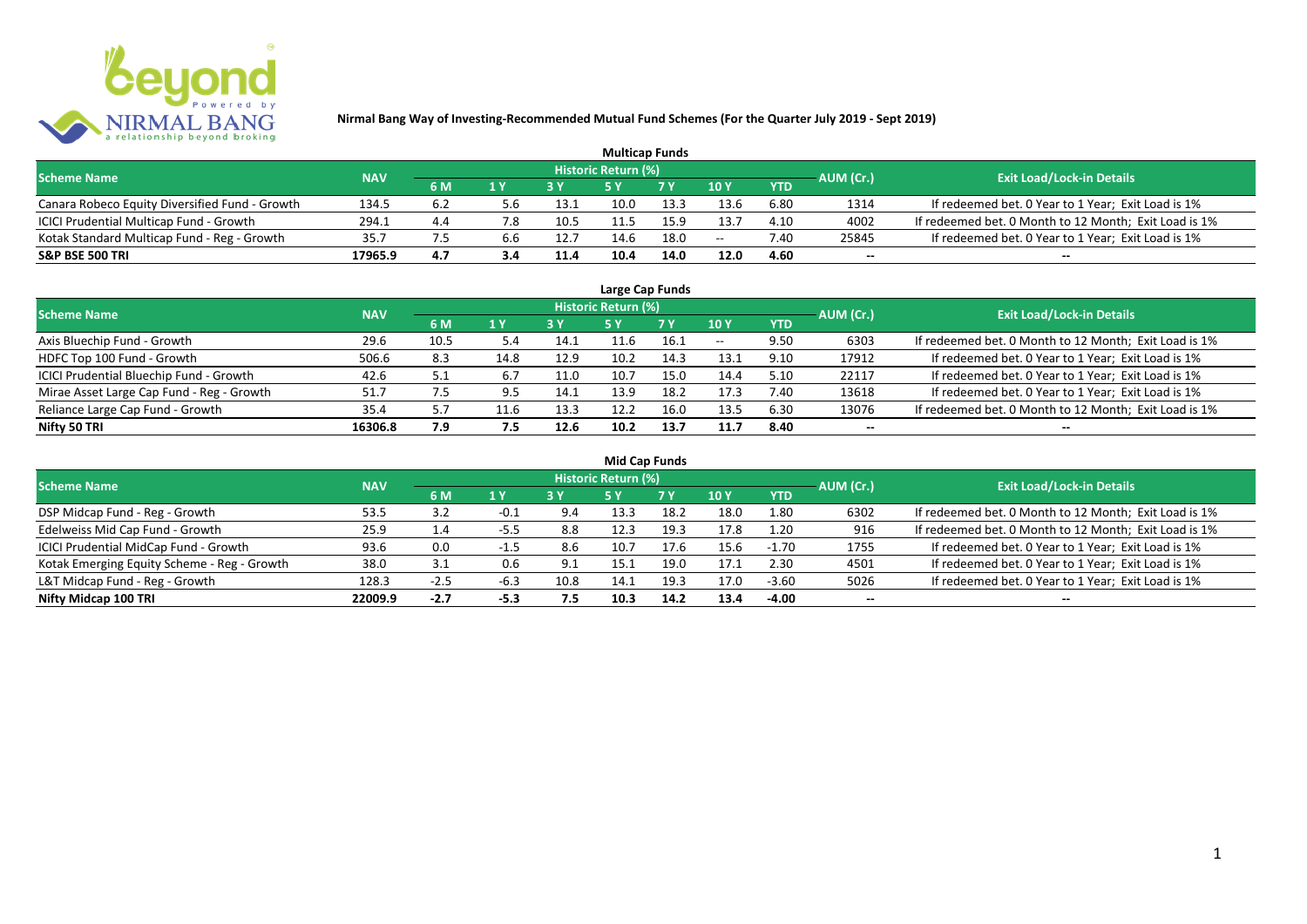

| Large & Midcap                                   |        |     |                         |      |                            |      |      |            |           |                                                    |  |  |
|--------------------------------------------------|--------|-----|-------------------------|------|----------------------------|------|------|------------|-----------|----------------------------------------------------|--|--|
| <b>Scheme Name</b><br><b>NAV</b>                 |        |     |                         |      | <b>Historic Return (%)</b> |      |      |            | AUM (Cr.) | <b>Exit Load/Lock-in Details</b>                   |  |  |
|                                                  |        | 6 M | $\mathbf{A} \mathbf{V}$ |      |                            | 7 V  | 10Y  | <b>YTD</b> |           |                                                    |  |  |
| Canara Robeco Emerging Equities - Growth         | 92.3   |     | 0.6                     | 12.9 | 15.8                       |      | 20.9 | 3.70       | 4929      | If redeemed bet. 0 Year to 1 Year; Exit Load is 1% |  |  |
| Invesco India Growth Opportunities Fund - Growth | 33.7   |     |                         | 11.9 | 12.4                       |      | 13.7 | 2.80       | 1539      | If redeemed bet. 0 Year to 1 Year; Exit Load is 1% |  |  |
| NIFTY Large Midcap 250 TRI                       | 7133.4 | 2.5 |                         | 11.6 | 11.6                       | 15.7 | 13.4 | 2.00       | $- -$     | $- -$                                              |  |  |

| <b>Focused Funds</b>             |            |      |        |      |                     |      |       |            |           |                                                       |  |  |
|----------------------------------|------------|------|--------|------|---------------------|------|-------|------------|-----------|-------------------------------------------------------|--|--|
| <b>Scheme Name</b>               | <b>NAV</b> |      |        |      | Historic Return (%) |      |       |            | AUM (Cr.) | <b>Exit Load/Lock-in Details</b>                      |  |  |
|                                  |            | 6 M  | 1 V    |      | cν                  | 7 V  | 10 Y  | <b>YTD</b> |           |                                                       |  |  |
| Axis Focused 25 Fund - Growth    | 28.2       | o, a | $-0.9$ | 14.7 | 13.8                | 16.0 | $- -$ | 5.20       | 8044      | If redeemed bet. 0 Month to 12 Month; Exit Load is 1% |  |  |
| SBI Focused Equity Fund - Growth | 144.3      | 10.5 |        | 13.0 | 13.9                | 17.0 | 19.2  | 9.10       | 4864      | If redeemed bet. 0 Year to 1 Year; Exit Load is 1%    |  |  |
| <b>S&amp;P BSE 500</b>           | 15111.6    | 4.0  |        | 10.1 | 9.0                 | 12.5 | 10.5  | 3.90       | $- -$     | $- -$                                                 |  |  |

|                                                |            |       |         |                     |      | <b>Small Cap Funds</b> |       |            |           |                                                    |
|------------------------------------------------|------------|-------|---------|---------------------|------|------------------------|-------|------------|-----------|----------------------------------------------------|
| <b>Scheme Name</b>                             | <b>NAV</b> |       |         | Historic Return (%) |      |                        |       |            | AUM (Cr.) | <b>Exit Load/Lock-in Details</b>                   |
|                                                |            | 6 M   |         |                     |      |                        | 10Y   | <b>YTD</b> |           |                                                    |
| Franklin India Smaller Companies Fund - Growth | 51.6       | -4.5  | -8.5    |                     | 12.3 | 20.9                   | 18.2  | -1.60      | 7369      | If redeemed bet. 0 Year to 1 Year; Exit Load is 1% |
| HDFC Small Cap Fund - Growth                   | 40.9       | -4. . | ב כד    | 12.8                | 14.0 | 17.2                   | 15.3  | $-3.80$    | 8427      | If redeemed bet. 0 Year to 1 Year; Exit Load is 1% |
| L&T Emerging Businesses Fund - Reg - Growth    | 23.1       | -5.4  | $-10.0$ | 11.9                | 13.9 | $\sim$                 | $- -$ | $-7.00$    | 6079      | If redeemed bet. 0 Year to 1 Year; Exit Load is 1% |
| Nifty Smallcap 100 TRI                         | 7347.4     | -6.1  | $-14.3$ | 1.6                 | 3.9  | 10.1                   | 10.0  | $-6.20$    | $- -$     | --                                                 |

|  | ELSS Schemes (Tax Saving u/s 80-C) |  |
|--|------------------------------------|--|
|--|------------------------------------|--|

| <b>Scheme Name</b>                            | <b>NAV</b> |        |        | <b>Historic Return (%)</b> |        |                                                |       |            | AUM (Cr.) | <b>Exit Load/Lock-in Details</b> |
|-----------------------------------------------|------------|--------|--------|----------------------------|--------|------------------------------------------------|-------|------------|-----------|----------------------------------|
|                                               |            | 6 M    | 1 Y    |                            | 5 Y    | 7 <sub>Y</sub>                                 | 10Y   | <b>YTD</b> |           |                                  |
| Aditya Birla Sun Life Tax Relief 96 - Growth  | 30.1       | $-1.3$ | $-3.3$ | 9.6                        | 12.7   | 17.2                                           | 13.6  | $-2.60$    | 8850      | Nil                              |
| Axis Long Term Equity Fund - Growth           | 45.5       | 9.9    | 2.8    | 12.4                       | 13.8   | 19.8                                           | $- -$ | 6.10       | 19718     | Nil                              |
| IDFC Tax Advantage (ELSS) Fund - Reg - Growth | 55.4       | 4.4    | 0.1    | 11.6                       | 11.9   | 16.7                                           | 15.3  | 2.60       | 2060      | Ni                               |
| Invesco India Tax Plan - Growth               | 50.2       | 2.7    | $-0.7$ | 10.5                       | 12.3   | 16.7                                           | 15.5  | 2.40       | 878       | Nil                              |
| Mirae Asset Tax Saver Fund - Reg - Growth     | 17.9       | 7.9    | 10.4   | 17.4                       | $  \,$ | $\hspace{0.1mm}-\hspace{0.1mm}-\hspace{0.1mm}$ | $- -$ | 7.60       | 2202      | Nil                              |
| <b>S&amp;P BSE 200 TRI</b>                    | 5810.9     | 5.6    | 5.0    | 11.9                       | 10.7   | 14.3                                           | 12.0  | 5.50       | $- -$     | $- -$                            |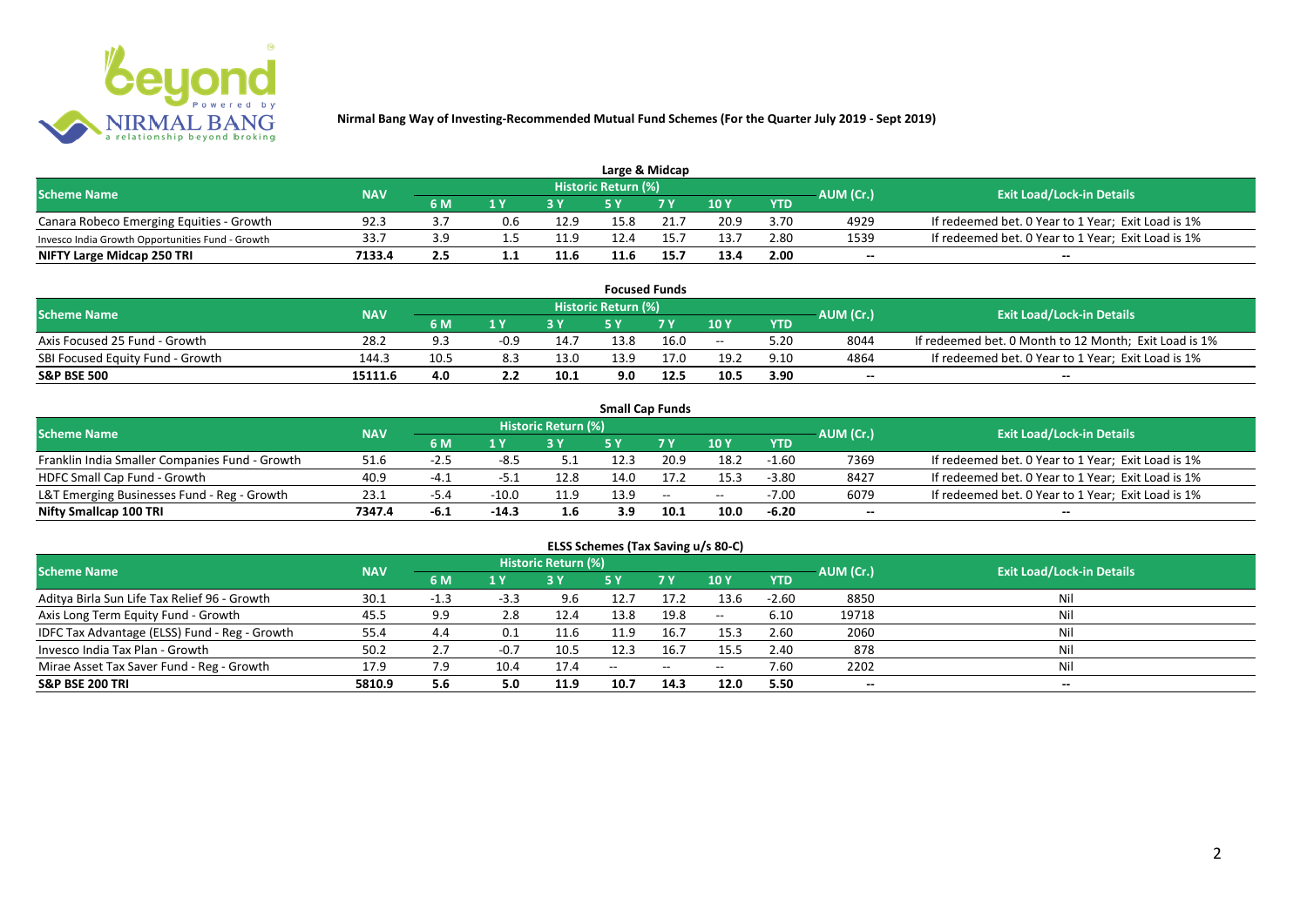

| <b>Contra/Value Fund</b>                  |            |     |     |                     |      |      |               |            |           |                                                    |  |  |  |
|-------------------------------------------|------------|-----|-----|---------------------|------|------|---------------|------------|-----------|----------------------------------------------------|--|--|--|
| <b>Scheme Name</b>                        | <b>NAV</b> |     |     | Historic Return (%) |      |      |               |            | AUM (Cr.) | <b>Exit Load/Lock-in Details</b>                   |  |  |  |
|                                           |            | 6 M | 1 Y |                     |      |      | $\sqrt{10}$ Y | <b>YTD</b> |           |                                                    |  |  |  |
| Kotak India EQ Contra Fund - Reg - Growth | 52.4       | 5.6 |     | 12.9                |      | 14.3 | 12.8          | 4.80       | 865       | If redeemed bet. 0 Year to 1 Year; Exit Load is 1% |  |  |  |
| Invesco India Contra Fund - Growth        | 47.4       | 2.8 |     | 13.2                | 13.6 | L7.9 | 15.2          | 2.30       | 4027      | If redeemed bet. 0 Year to 1 Year; Exit Load is 1% |  |  |  |
| UTI Value Opportunities Fund - Growth     | 60.7       | 3.6 |     | 8.1                 |      |      | 12.0          | 4.00       | 4493      | If redeemed bet. 0 Year to 1 Year; Exit Load is 1% |  |  |  |
| <b>S&amp;P BSE 500 TRI</b>                | 17965.9    | 4.7 | 3,4 | 11.4                | 10.4 | 14.0 | 12.0          | 4.60       | --        | $- -$                                              |  |  |  |

| Sector/Thematic                                                           |            |        |      |                     |            |           |            |            |           |                                                    |  |  |
|---------------------------------------------------------------------------|------------|--------|------|---------------------|------------|-----------|------------|------------|-----------|----------------------------------------------------|--|--|
| <b>Scheme Name</b>                                                        | <b>NAV</b> |        |      | Historic Return (%) |            |           |            |            | AUM (Cr.) | <b>Exit Load/Lock-in Details</b>                   |  |  |
|                                                                           |            | 6 M    | 1 Y  | <b>3Y</b>           | <b>5 Y</b> | <b>7Y</b> | 10Y        | <b>YTD</b> |           |                                                    |  |  |
| Canara Robeco Consumer Trends Fund - Reg - Growth                         | 38.8       | 3.1    | 3.2  | 12.5                | 14.1       | 16.3      | $\sim$ $-$ | 3.10       | 337       | If redeemed bet. 0 Year to 1 Year; Exit Load is 1% |  |  |
| Mirae Asset Great Consumer Fund - Growth                                  | 33.8       | $-0.6$ | 1.9  | 13.7                | 13.6       | 17.1      | $\sim$ $-$ | $-1.30$    | 802       | If redeemed bet. 0 Year to 1 Year; Exit Load is 1% |  |  |
| <b>ICICI Prudential Technology Fund - Growth</b>                          | 59.8       | 1.3    | 5.2  | 14.6                | 12.1       | 19.1      | 20.0       | 5.60       | 445       | If redeemed bet. 0 Day to 15 Day; Exit Load is 1%  |  |  |
| Reliance Pharma Fund - Growth                                             | 143.5      | $-5.4$ | 1.8  | 1.5                 | 8.0        | 13.2      | 18.4       | $-4.00$    | 2420      | If redeemed bet. 0 Year to 1 Year; Exit Load is 1% |  |  |
| ICICI Prudential Banking and Financial Services Fund -<br>Retail - Growth | 67.8       | 10.0   | 15.3 | 17.2                | 17.1       | 20.8      | 19.1       | 11.50      | 3354      | If redeemed bet. 0 Day to 15 Day; Exit Load is 1%  |  |  |
| Reliance Banking Fund - Growth                                            | 293.8      | 10.5   | 11.5 | 16.1                | 14.5       | 16.9      | 17.2       | 10.90      | 3203      | If redeemed bet. 0 Year to 1 Year; Exit Load is 1% |  |  |
| <b>S&amp;P BSE 500 TRI</b>                                                | 17965.9    | 4.7    | 3.4  | 11.4                | 10.4       | 14.0      | 12.0       | 4.60       |           | --                                                 |  |  |

| <b>Dynamic Asset Allocation Funds</b>            |            |     |       |                            |               |               |       |            |                          |                                                         |  |  |
|--------------------------------------------------|------------|-----|-------|----------------------------|---------------|---------------|-------|------------|--------------------------|---------------------------------------------------------|--|--|
| <b>Scheme Name</b>                               | <b>NAV</b> |     |       | <b>Historic Return (%)</b> |               |               |       |            | AUM (Cr.)                | <b>Exit Load/Lock-in Details</b>                        |  |  |
|                                                  |            | 6 M | 1 Y   | 73 Y.                      | 5 Y           | .7 Y          | 10Y   | <b>YTD</b> |                          |                                                         |  |  |
| ICICI Prudential Balanced Advantage Fund - Reg - | 36.0       |     | 7.6   |                            |               |               | 12.9  | 4.80       |                          |                                                         |  |  |
| Growth                                           |            | 5.0 |       | 8.9                        | 9.8           | 13.5          |       |            | 28709                    | If redeemed bet. 0 Year to 1 Year; Exit Load is 1%      |  |  |
| Invesco India Dynamic Equity Fund - Growth       | 29.3       | 6.2 | . . 3 | 9.6                        | 9.7           | 13.7          | 12.4  | 6.10       | 966                      | If redeemed bet. 0 Month to 3 Month; Exit Load is 0.25% |  |  |
| Reliance Balanced Advantage Fund - Growth        | 92.2       | 5.3 |       | 10.7                       | 9.7           | 13.9          | 12.7  | 5.90       | 2040                     | If redeemed bet. 0 Month to 12 Month; Exit Load is 1%   |  |  |
| SBI Dynamic Asset Allocation Fund - Reg - Growth | 13.4       |     | 2.0   | 7.6                        | $\sim$ $\sim$ | $\sim$ $\sim$ | $- -$ | 2.50       | 687                      | If redeemed bet. 0 Month to 12 Month; Exit Load is 1%   |  |  |
| NIFTY 50 Hybrid Composite Debt 65:35 Index       | 10158.2    | 8.1 | 9.7   | 11.1                       | 10.1          | 12.1          | 10.6  | 8.30       | $\overline{\phantom{a}}$ | $- -$                                                   |  |  |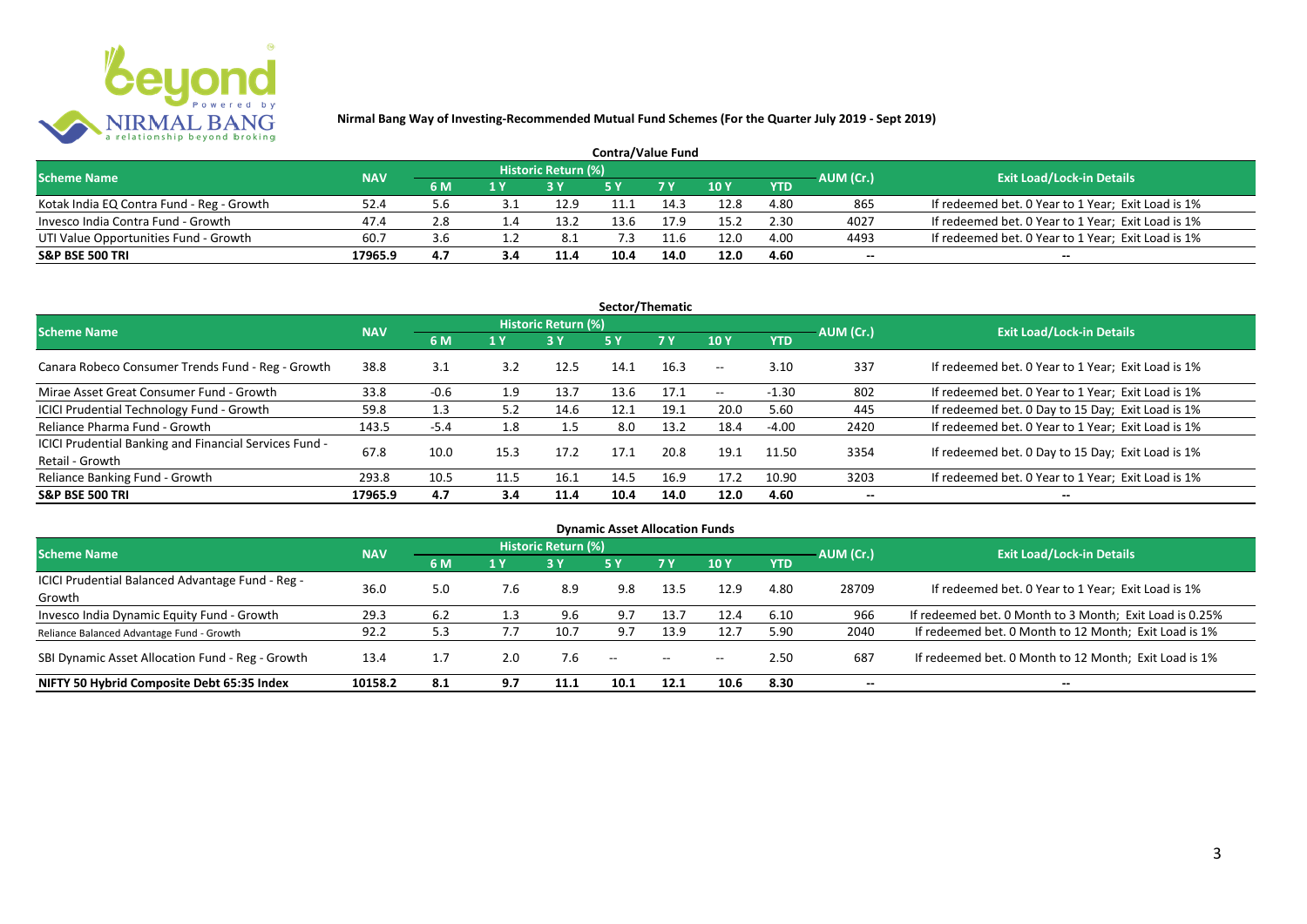

| <b>Hybrid Aggressive</b>                        |            |     |      |                            |                          |      |                          |            |                          |                                                       |  |  |  |
|-------------------------------------------------|------------|-----|------|----------------------------|--------------------------|------|--------------------------|------------|--------------------------|-------------------------------------------------------|--|--|--|
| <b>Scheme Name</b>                              | <b>NAV</b> |     |      | <b>Historic Return (%)</b> |                          |      |                          |            | AUM (Cr.)                | <b>Exit Load/Lock-in Details</b>                      |  |  |  |
|                                                 |            | 6 M | 1 Y  |                            | 5 Y                      | 7 Y  | 10Y                      | <b>YTD</b> |                          |                                                       |  |  |  |
| HDFC Hybrid Equity Fund - Growth                | 54.5       | 5.7 | 7.4  | 7.9                        | 6.7                      |      | 11.1                     | 6.20       | 22221                    | If redeemed bet. 0 Year to 1 Year; Exit Load is 1%    |  |  |  |
| ICICI Prudential Equity & Debt Fund - Growth    | 135.6      | 5.8 | 9.5  | 11.0                       |                          | 15.9 | 14.7                     | 5.90       | 25617                    | If redeemed bet. 0 Year to 1 Year; Exit Load is 1%    |  |  |  |
| Mirae Asset Hybrid - Equity Fund - Reg - Growth | 15.1       | 7.6 | 10.3 | 12.2                       | $\overline{\phantom{a}}$ | --   | $\overline{\phantom{a}}$ | 7.50       | 2196                     | If redeemed bet. 0 Year to 1 Year; Exit Load is 1%    |  |  |  |
| SBI Equity Hybrid Fund - Growth                 | 138.1      | 8.0 | 9.8  | 10.8                       | 12.0                     | 16.1 | 13.0                     | 7.60       | 29832                    | If redeemed bet. 0 Month to 12 Month; Exit Load is 1% |  |  |  |
| Canara Robeco Equity Hybrid Fund - Growth       | 159.       | 5.8 | 6.3  | 10.8                       |                          | 13.9 | 13.6                     | 6.10       | 2316                     | If redeemed bet. 0 Year to 1 Year; Exit Load is 1%    |  |  |  |
| NIFTY 50 Hybrid Composite Debt 65:35 Index      | 10158.2    | 8.1 | 9.7  | 11.1                       | 10.1                     | 12.1 | 10.6                     | 8.30       | $\overline{\phantom{a}}$ | $- -$                                                 |  |  |  |

| <b>Arbitrage Fund</b>                      |            |     |     |                            |     |  |     |      |           |                                                         |  |  |  |
|--------------------------------------------|------------|-----|-----|----------------------------|-----|--|-----|------|-----------|---------------------------------------------------------|--|--|--|
| <b>Scheme Name</b>                         | <b>NAV</b> |     |     | <b>Historic Return (%)</b> |     |  |     |      | AUM (Cr.) | <b>Exit Load/Lock-in Details</b>                        |  |  |  |
|                                            |            | 1 M | 3 M | 6 M                        |     |  | 2 V | YTD  |           |                                                         |  |  |  |
| IDFC Arbitrage Fund - Reg - Growth         | 23.8       |     |     |                            | 6.8 |  |     | 7.00 | 5498      | If redeemed bet. 0 Month to 1 Month; Exit Load is 0.25% |  |  |  |
| Kotak Equity Arbitrage Fund - Reg - Growth | 27.0       | 6.9 |     | 6.8                        | 6.7 |  |     | 6.70 | 13769     | If redeemed bet. 0 Day to 30 Day; Exit Load is 0.25%    |  |  |  |
| Reliance Arbitrage Fund - Growth           | 19.4       |     |     | 7.0                        | 6.8 |  | 6.4 | 6.90 | 8759      | If redeemed bet. 0 Month to 1 Month; Exit Load is 0.25% |  |  |  |

|                                          |            |       |       |                     |       | <b>Equity Saver</b>                            |                 |            |           |                                                       |
|------------------------------------------|------------|-------|-------|---------------------|-------|------------------------------------------------|-----------------|------------|-----------|-------------------------------------------------------|
| <b>Scheme Name</b>                       | <b>NAV</b> |       |       | Historic Return (%) |       |                                                |                 |            | AUM (Cr.) | <b>Exit Load/Lock-in Details</b>                      |
|                                          |            | 6 M   | 1 V   |                     |       | 7 <sub>V</sub>                                 | 10 <sub>V</sub> | <b>YTD</b> |           |                                                       |
| Axis Equity Saver Fund - Reg - Growth    | 13.0       | 4.6   |       |                     | $- -$ | $\hspace{0.1mm}-\hspace{0.1mm}-\hspace{0.1mm}$ | $- -$           | 4.50       | 766       | If redeemed bet. 0 Month to 12 Month; Exit Load is 1% |
| HDFC Equity Savings Fund - Growth        | 37.2       | 4.4   | 6.8   | 8.8                 | 8.3   | 9.3                                            | 9.6             | 4.70       | 5422      | If redeemed bet. 0 Year to 1 Year; Exit Load is 1%    |
| Kotak Equity Savings Fund - Reg - Growth | 14.3       | 3.6   | 5.0   | 7.8                 | $- -$ | $\sim$                                         | $- -$           | 3.50       | 2122      | If redeemed bet. 0 Year to 1 Year; Exit Load is 1%    |
| CRISIL Hybrid 50+50 - Moderate Index*    | $- -$      | $- -$ | $- -$ | $- -$               | $- -$ | --                                             |                 | $- -$      | $- -$     |                                                       |

|                                           |            |           |     |                            |     | <b>Liquid Funds</b>      |            |                 |           |                                  |
|-------------------------------------------|------------|-----------|-----|----------------------------|-----|--------------------------|------------|-----------------|-----------|----------------------------------|
| <b>Scheme Name</b>                        | <b>NAV</b> |           |     | <b>Historic Return (%)</b> |     |                          | <b>YTM</b> | Avg             | AUM (Cr.) | <b>Exit Load/Lock-in Details</b> |
|                                           |            | <b>1W</b> | 2 W | l M                        | 3 M | 1Y                       |            | <b>Maturity</b> |           |                                  |
| Axis Liquid Fund - Growth                 | 2108.3     | ے ،       | 7.0 | 6.8                        | 7.0 |                          | 6.5        | 0.11            | 27255     | Nil                              |
| IDFC Cash Fund - Reg - Growth             | 2302.8     | 6.4       |     | 6.4                        | 6.7 |                          | 6.3        | 0.08            | 10199     | Nil                              |
| Kotak Liquid Scheme - Reg - Growth        | 3849.9     | 6.6       | 6.6 | 6.6                        | 6.9 | 7.3                      | 6.5        | 0.10            | 29065     | Nil                              |
| Mirae Asset Cash Management Fund - Growth | 1990.7     |           |     | -6.7                       | 7.0 | 7.4                      | 6.4        | 0.11            | 3033      | Nil                              |
| <b>CRISIL Liquid Fund Index</b>           | $- -$      | 7.8       | 7.4 | 7.0                        | 7.3 | $\overline{\phantom{a}}$ | $- -$      | $-$             | $-$       | $- -$                            |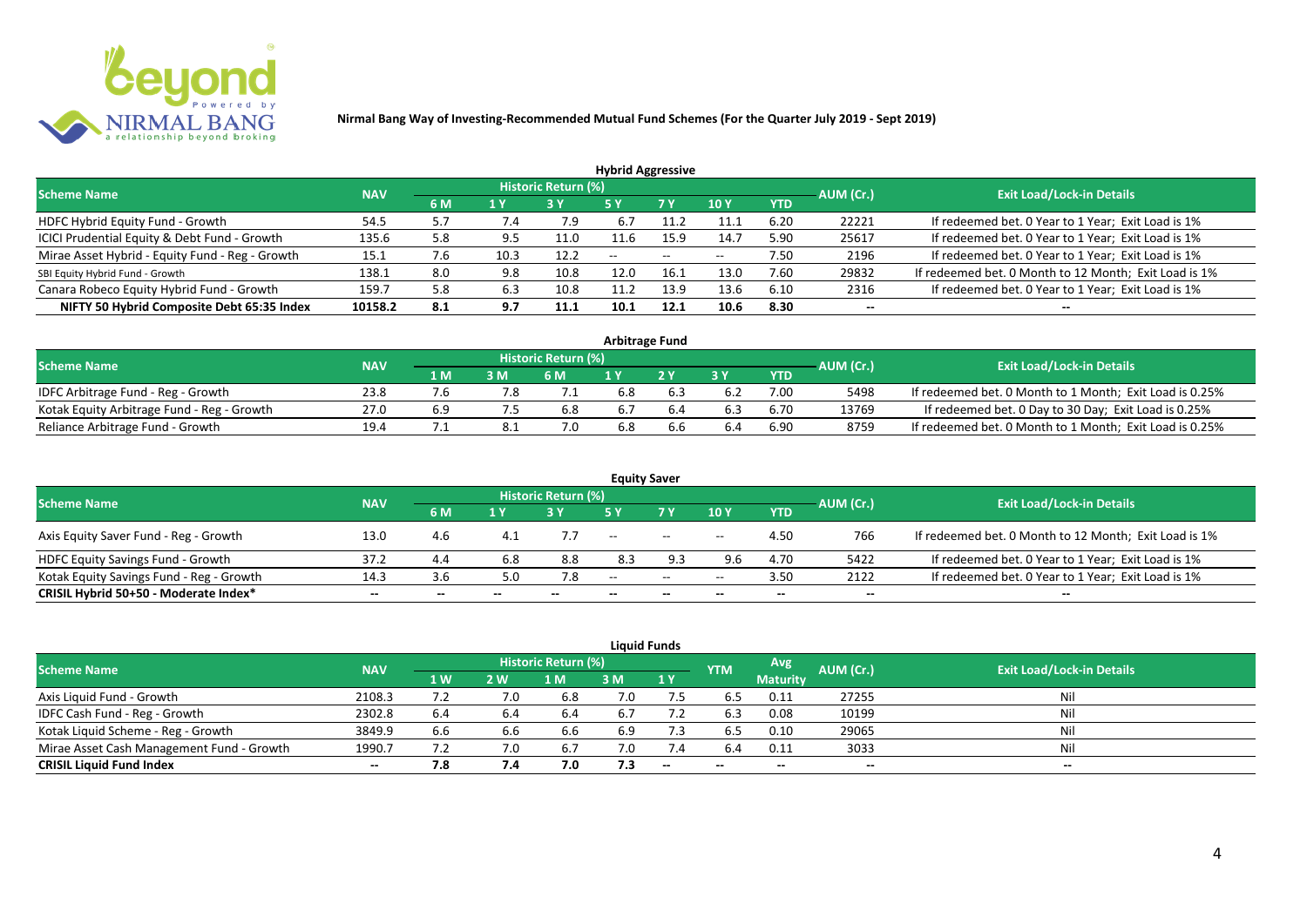

|                                               |            |     |     |                            | <b>Ultra Short Fund</b> |        |            |                 |           |                                  |
|-----------------------------------------------|------------|-----|-----|----------------------------|-------------------------|--------|------------|-----------------|-----------|----------------------------------|
| <b>Scheme Name</b>                            | <b>NAV</b> |     |     | <b>Historic Return (%)</b> |                         |        | <b>YTM</b> | Avg             | AUM (Cr.) | <b>Exit Load/Lock-in Details</b> |
|                                               |            | 1 M | 3 M | 6 M                        | 1 Y                     |        |            | <b>Maturity</b> |           |                                  |
| HDFC Ultra Short Term Fund - Reg - Growth     | 10.7       | 9.6 | 8.2 |                            | $\sim$                  | $\sim$ | ٠3         | 0.50            | 6847      | Nil                              |
| IDFC Ultra Short Term Fund - Reg - Growth     | 10.9       | P P |     |                            | 8.5                     | $\sim$ |            | 0.46            | 2858      | Nil                              |
| SBI Magnum Ultra Short Duration Fund - Growth | 4245.8     | 9.7 | 8.3 | 8.3                        | 8.5                     |        |            | 0.50            | 7858      | Nil                              |
| <b>NIFTY Ultra Short Duration Debt Index</b>  | 3874.7     | 8.4 | 8.2 | 8.2                        | 8.4                     | 7.6    | $- -$      | $- -$           | $- -$     | $\overline{\phantom{a}}$         |

| <b>Money Market Fund</b>                                   |            |      |     |                     |                          |     |            |                 |           |                                  |  |  |  |  |
|------------------------------------------------------------|------------|------|-----|---------------------|--------------------------|-----|------------|-----------------|-----------|----------------------------------|--|--|--|--|
| <b>Scheme Name</b>                                         | <b>NAV</b> |      |     | Historic Return (%) |                          |     | <b>YTM</b> | Avg             | AUM (Cr.) | <b>Exit Load/Lock-in Details</b> |  |  |  |  |
|                                                            |            | 1 M  | 3M  | 6 M                 | 1Y                       | 3 Y |            | <b>Maturity</b> |           |                                  |  |  |  |  |
| Aditya Birla Sun Life Money Manager Fund - Reg -<br>Growth | 256.8      | 10.7 | 9.0 | 8.7                 | 8.7                      | 7.6 |            | 0.56            | 11329     | Nil                              |  |  |  |  |
| ICICI Prudential Money Market Fund - Reg - Growth          | 265.2      | 9.8  | 8.6 | 8.5                 | 8.3                      | 7.4 | 7.1        | 0.40            | 8776      | Nil                              |  |  |  |  |
| Reliance Money Market Fund - Growth                        | 2894.9     | 9.9  | 8.8 | 8.7                 | 8.6                      | 7.5 | 7.2        | 0.45            | 3277      | Nil                              |  |  |  |  |
| UTI Money Market Fund - Reg - Growth                       | 2152.6     | 10.4 | 8.8 | 8.7                 | 8.6                      | 7.5 | 7.3        | 0.69            | 5786      | Nil                              |  |  |  |  |
| <b>CRISIL Liquid Fund Index</b>                            | $- -$      | 7.0  | 7.3 | $- -$               | $\overline{\phantom{a}}$ | --  | $- -$      | $- -$           | $- -$     | $\overline{\phantom{a}}$         |  |  |  |  |

| <b>Short Term Fund</b>                          |            |      |      |                            |     |    |            |                 |           |                                  |  |  |  |
|-------------------------------------------------|------------|------|------|----------------------------|-----|----|------------|-----------------|-----------|----------------------------------|--|--|--|
| <b>Scheme Name</b>                              | <b>NAV</b> |      |      | <b>Historic Return (%)</b> |     |    | <b>YTM</b> | Avg             | AUM (Cr.) | <b>Exit Load/Lock-in Details</b> |  |  |  |
|                                                 |            | 1 M  | 3 M  | 6 M                        |     | 3Y |            | <b>Maturity</b> |           |                                  |  |  |  |
| HDFC Short Term Debt Fund - Growth              | 21.3       | 15.5 |      | 10.0                       | 9.3 |    | 8.0        | 2.32            | 7992      | Nil                              |  |  |  |
| IDFC Bond Fund - Short Term Plan - Reg - Growth | 39.1       | 14.1 | 10.9 | 10.4                       | 9.6 |    |            | 2.16            | 8021      | Nil                              |  |  |  |
| Kotak Bond Short Term Plan - Reg - Growth       | 35.9       | 16.7 | 12.3 | 10.8                       | 9.5 |    |            | 2.80            | 9143      | Nil                              |  |  |  |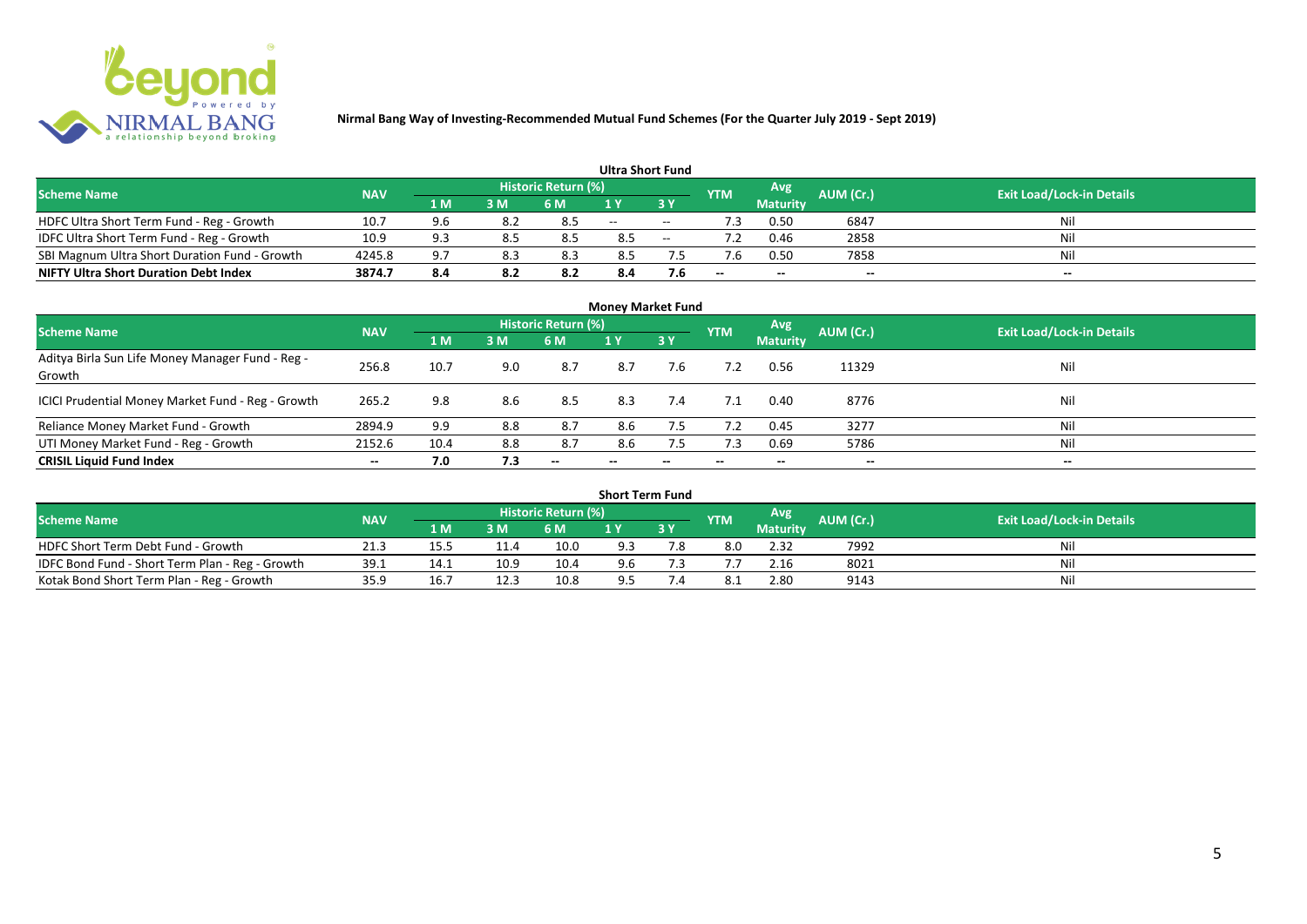

| <b>Low Duration Fund</b>                  |            |      |     |                            |     |  |               |          |           |                                  |  |  |  |  |
|-------------------------------------------|------------|------|-----|----------------------------|-----|--|---------------|----------|-----------|----------------------------------|--|--|--|--|
| <b>Scheme Name</b>                        | <b>NAV</b> |      |     | <b>Historic Return (%)</b> |     |  | <b>YTM</b>    | Avg      | AUM (Cr.) | <b>Exit Load/Lock-in Details</b> |  |  |  |  |
|                                           |            | 1 M  | 3 M | 6 M                        | 1 Y |  |               | Maturity |           |                                  |  |  |  |  |
| <b>HDFC Low Duration Fund - Growth</b>    | 40.1       | 10.6 | 8.8 | 8.5                        | 8.0 |  |               | 0.87     | 15150     | Nil                              |  |  |  |  |
| Canara Robeco Savings Fund - Reg - Growth | 30.0       | 10.8 | 8.9 | 8.,                        | 8.2 |  | $^{\prime}.4$ | 0.83     | 1060      | Nil                              |  |  |  |  |
| IDFC Low Duration Fund - Reg - Growth     | 27.2       | 10.6 |     | 8.9                        | 8.5 |  |               | 0.79     | 3890      | Nil                              |  |  |  |  |

| <b>Banking &amp; PSU Bond Funds</b>            |            |      |      |                            |      |           |            |                 |           |                                  |  |  |  |  |
|------------------------------------------------|------------|------|------|----------------------------|------|-----------|------------|-----------------|-----------|----------------------------------|--|--|--|--|
| <b>Scheme Name</b>                             | <b>NAV</b> |      |      | <b>Historic Return (%)</b> |      |           | <b>YTM</b> | Avg             | AUM (Cr.) | <b>Exit Load/Lock-in Details</b> |  |  |  |  |
|                                                |            | 1 M  | 3M   | 6 M                        |      | <b>3Y</b> |            | <b>Maturity</b> |           |                                  |  |  |  |  |
| HDFC Banking and PSU Debt Fund - Reg - Growth  | 15.5       | 16.1 | 12.5 | 10.8                       | 9.8  |           | 8.4        | 2.84            | 3187      | Ni                               |  |  |  |  |
| Kotak Banking and PSU Debt Fund - Reg - Growth | 44.0       | 20.8 | 16.9 | 13.2                       | 11.1 | 8.3       | 7.9        | 4.27            | 1790      | Ni                               |  |  |  |  |
| IDFC Banking & PSU Debt Fund - Reg - Growth    | 16.6       | 18.9 | 14.0 | 12.6                       | 11.4 |           | .8         | 3.62            | 6718      | Ni                               |  |  |  |  |

| <b>Corporate Bond Funds</b>                         |            |      |      |                     |      |           |            |                 |           |                                  |  |  |  |
|-----------------------------------------------------|------------|------|------|---------------------|------|-----------|------------|-----------------|-----------|----------------------------------|--|--|--|
| <b>Scheme Name</b>                                  | <b>NAV</b> |      |      | Historic Return (%) |      |           | <b>YTM</b> | Avg             | AUM (Cr.) | <b>Exit Load/Lock-in Details</b> |  |  |  |
|                                                     |            | 1 M  | 3 M  | 6 M                 |      | <b>3Y</b> |            | <b>Maturity</b> |           |                                  |  |  |  |
| ICICI Prudential Corporate Bond Fund - Reg - Growth | 19.7       | 15.7 | 11.8 | 10.9                | 9.4  |           | 8.1        | 2.16            | 7143      | Nil                              |  |  |  |
| HDFC Corporate Bond Fund - Growth                   | 21.6       | 21.3 | 15.5 | 13.1                | 11.0 | 8.3       | 7.9        | 4.21            | 12258     | Nil                              |  |  |  |
| Kotak Corporate Bond Fund - Std - Growth            | 2543.7     | 12.8 | 10.7 | 10.1                | 9.3  | 8.1       | 7.9        | 1.61            | 2149      | Nil                              |  |  |  |